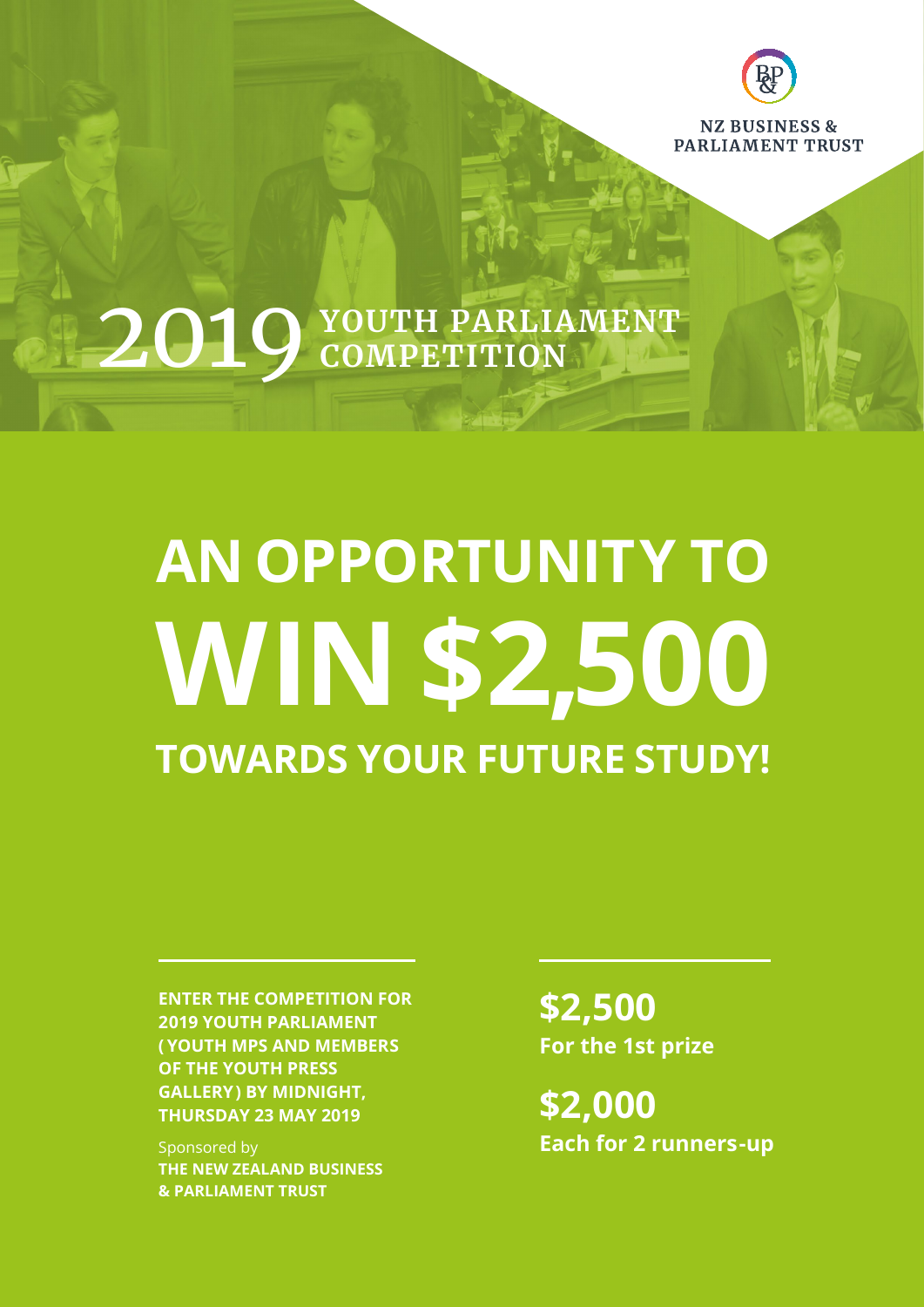

**FORMAT**

**CHOOSE ONE BIG ISSUE FACING OUR SOCIETY. DESCRIBE WHAT GOVERNMENT COULD DO TO BETTER ENABLE BUSINESSES TO MAKE A DIFFERENCE ON THIS ISSUE " "**

#### **THE COMPETITION HAS 3 FORMATS SO YOU CAN CHOOSE FROM ONE OF THE FOLLOWING.**

### **ESSAY** 1.

No specific limit but word-processed single-sided. Graphics as illustrations are permitted but optional.

### **SPEECH** 2.

(to be videotaped) – No limitations

To be in publicly available format, i.e. to be viewed in RealPlayer, QuickTime or Windows Media Player.

### **VIDEO PRESENTATION** 3.

No limitations

To be in publicly available format, i.e. to be viewed in RealPlayer, QuickTime or Windows Media Player.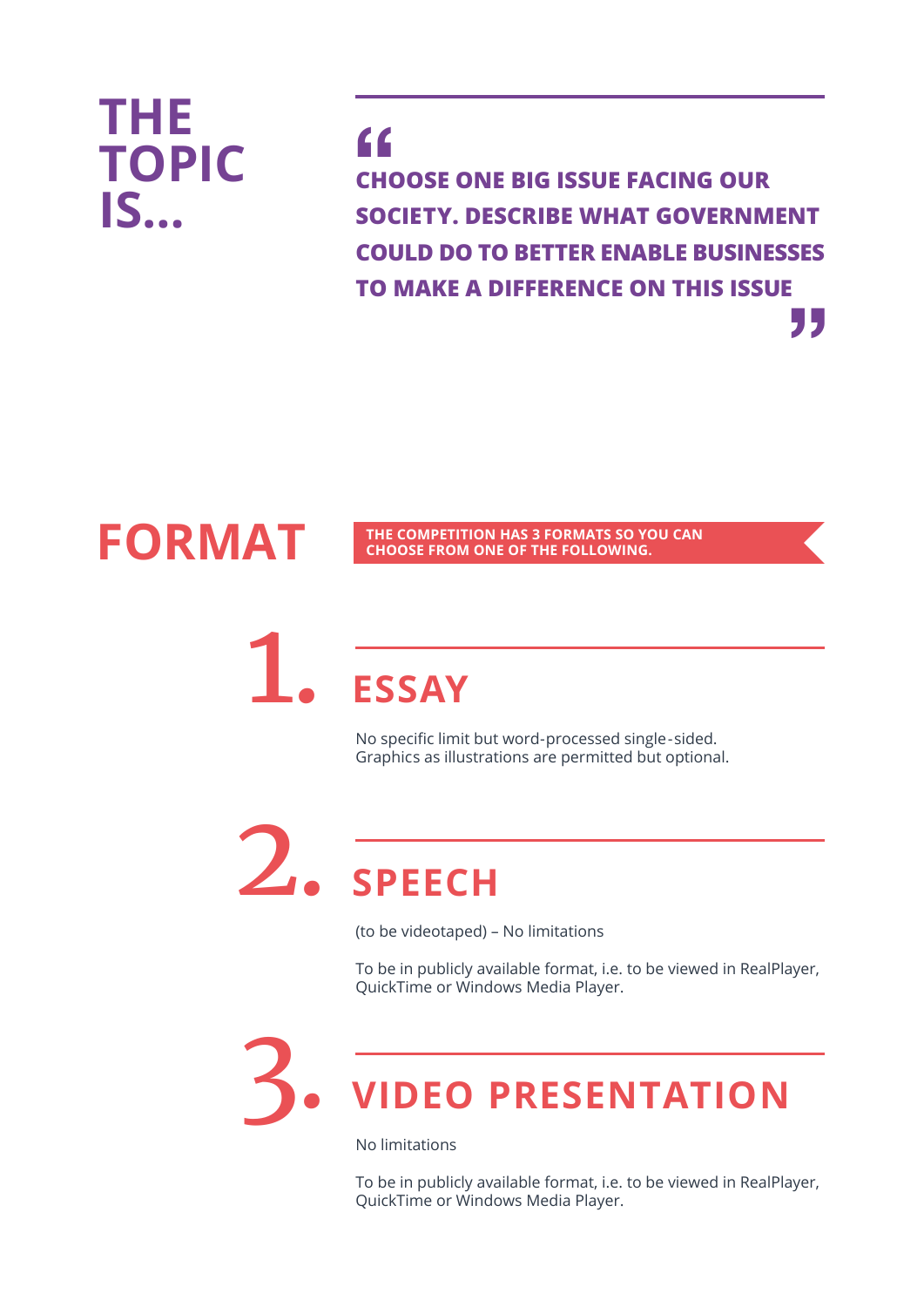### **T&C**

#### **TERMS AND CONDITIONS**

- **1.** The Competition is open to all Youth Parliamentarians and Youth Press Gallery members.
- **2.** Only one entry per participant is allowed. Group entries are not permitted.
- **3.** Plagiarism is not accepted in the competition. Please ensure that correct referencing (use of footnotes and/or in-text citations) are included.
- **4.** You retain the copyright of your entry, but a condition of entry is that you permit the Trust the right to use your submission to support its role as a charitable educational trust.
- All entries are to be emailed to nzbpt@xtra.co.nz or mailed (as **5.** hard copy and /or copied onto a memory stick or CD and must be submitted before or on the date displayed below.
- **6.** NZBPT retains the right to change the prize of the competition if circumstances make this necessary.
- **7.** The Trust expects the prize money to be used to further the winners' educational studies.

### **CLOSE COMPETITION ENTRIES CLOSE AT MIDNIGHT NEST ON THURSDAY 23 MAY 2019. NZST ON THURSDAY 23 MAY 2019.**

No entries will be accepted after this date and time.

Entries should be addressed:

**The Competition Chief Executive New Zealand Business & Parliament Trust Private Bag 18041 Parliament Buildings WELLINGTON 6160**

Entries will be acknowledged by email within a week following receipt. Contact us by email at **ce@nzbpt.nz** or phone **(04) 472 5365** if you have not heard from us within this time-frame.

The winners will be announced and presentation of prizes made, during the Youth Parliament in July.

## **JUDGE**

#### **JUDGING CRITERIA**

The Judges will be looking at….

- how well you answered the question;
- originality of ideas;
- the use of language;
- understanding your audience;
- the structure and flow of your presentation
- $\bullet$  the presentation of your entry

For the medium you are using. The Judges' decision will be final and no correspondence will be entered into.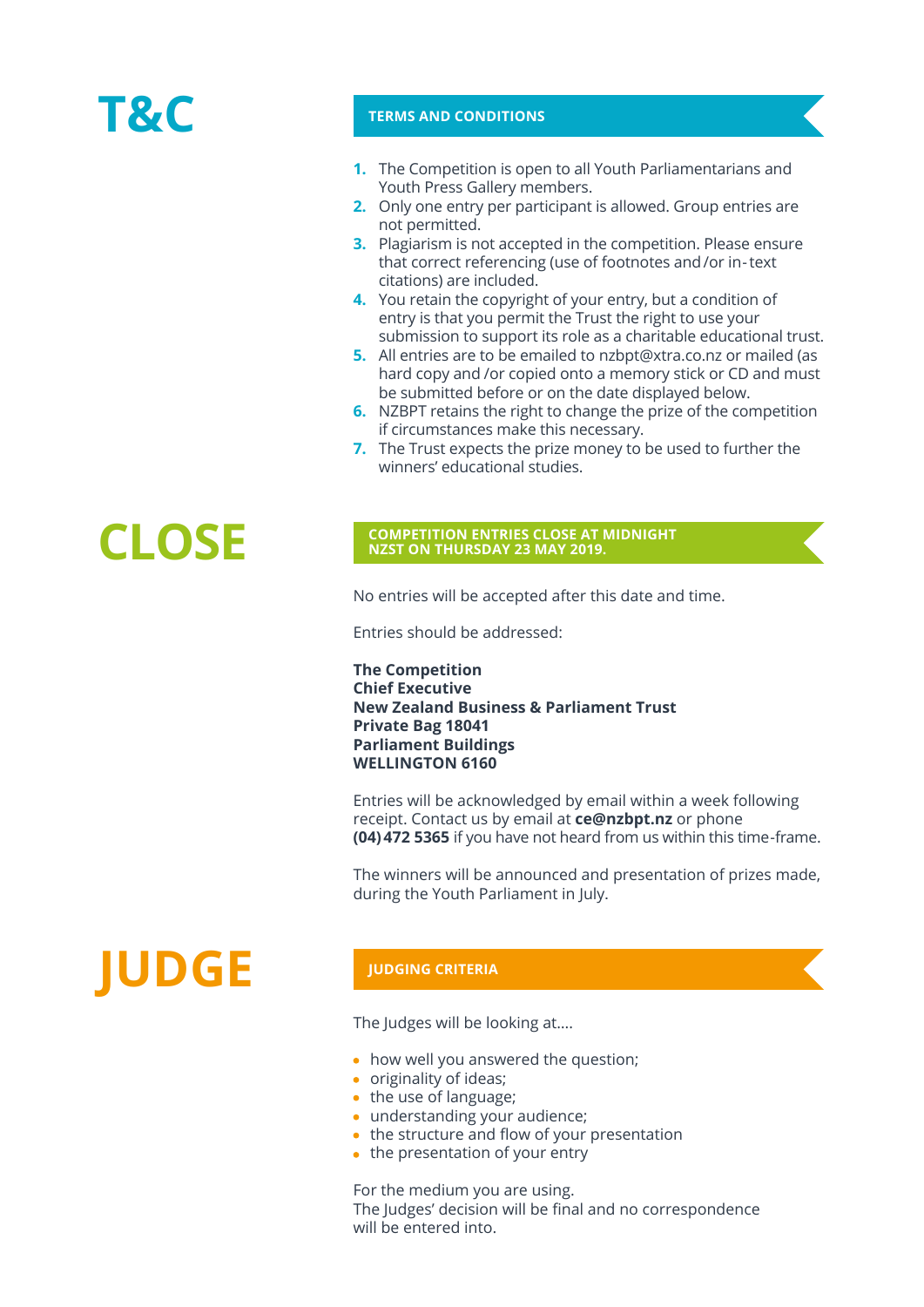

### **THE TRUST**

The New Zealand Business & Parliament Trust was formed in 1991 to bridge a perceived gap of understanding between Members of Parliament and the business community.

**THE TRUST IS A NON-PARTISAN EDUCATIONAL CHARITY, IT IS NOT A LOBBYING ORGANISATION. THE PRINCIPAL OBJECTIVES OF THE TRUST ARE:**

**to enable Members of Parliament to widen their experience in and increase their knowledge of business;**

**to improve the understanding of the Trust's corporate members of how government is exercised through Parliament.**

These objectives are met through the provision of a range of programmes and events including Business Study Programme attachments (for Members of Parliament) and Parliamentary Seminars (for Corporate Members).

#### **THE SPEAKER OF THE HOUSE ACTS AS PRESIDENT OF THE TRUST**

The Trustee Council includes the Prime Minister, the Leader of the Opposition and the leaders or representatives of the other Parliamentary parties in the 52nd Parliament. At present there are five Parliamentary and six Corporate members of the Council, the latter elected by the Corporate membership.

A Trust Board of four Corporate and three Parliamentarian representatives, drawn from the Trustee Council, exercises the legal functions and obligations of the Trust. The Chairman is a Corporate representative.

#### **THE SECRETARIAT**

Management of the Trust's operations, delivery of programme events and strategic direction are administered by a Secretariat comprising a Chief Executive and Executive Assistant who are located within the parliamentary complex.

The Trust is financed by subscriptions paid by its